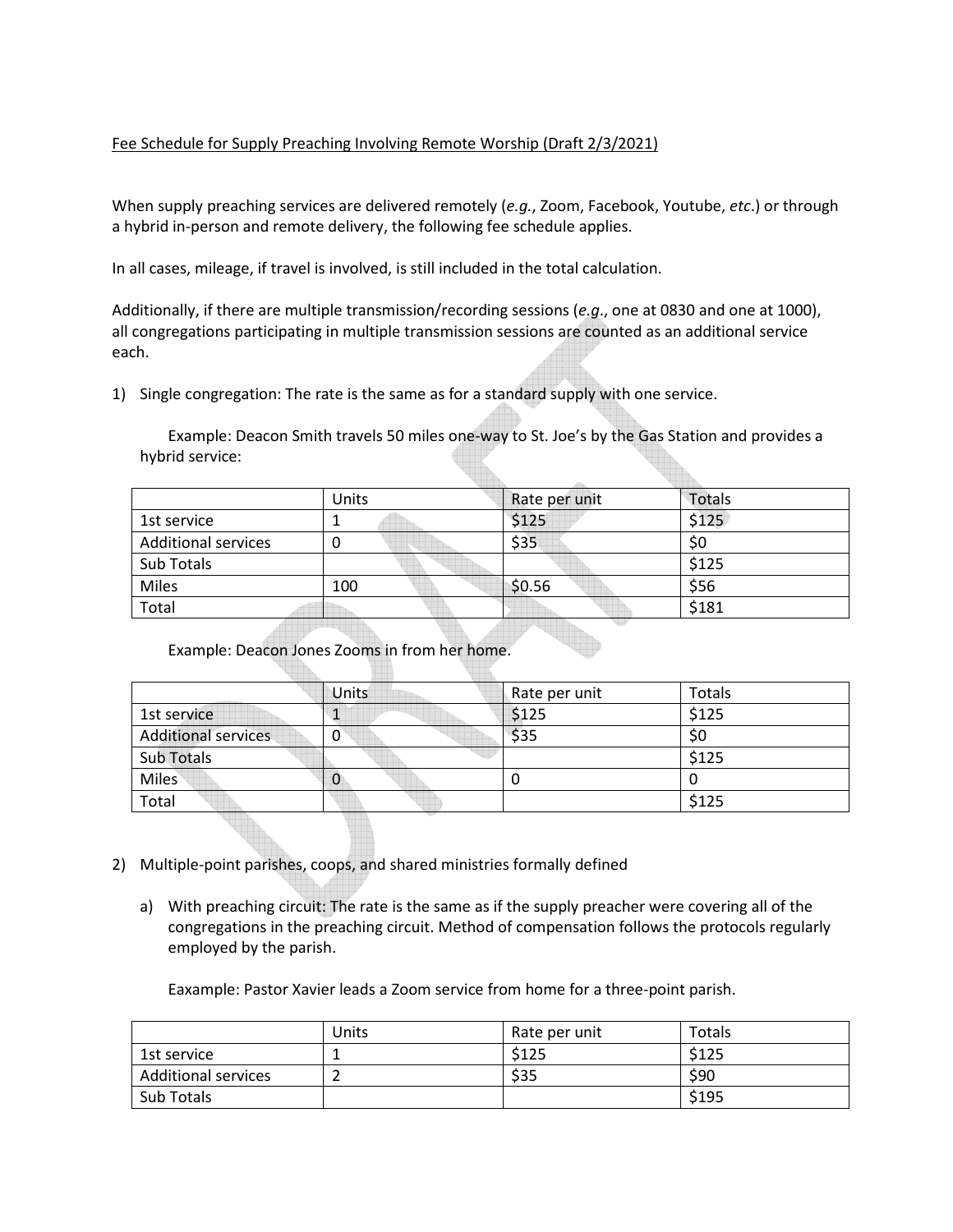| Miles |  |                            |
|-------|--|----------------------------|
| Total |  | 40 <sub>0</sub><br>∽<br>∸∽ |

b) With multiple preaching circuits: Assuming there is still only one transmission session, all participating congregations are counted as if they were a single circuit. Method of compensation follows the protocols regularly employed by the parish.

Example: Pastor Logan travels 20 miles one-way to Our Lady of Perpetual Responsibility and leads a Zoom service that the four other congregations of the five-point parish all participate in.

|                            | Units | Rate per unit | <b>Totals</b> |
|----------------------------|-------|---------------|---------------|
| 1st service                |       | \$125         | \$125         |
| <b>Additional services</b> | 4     | \$35          | \$140         |
| Sub Totals                 |       |               | \$265         |
| <b>Miles</b>               | 40    | \$0.56        | \$22.40       |
| Total                      |       |               | \$287.40      |

- 3) Multiple congregations not in a parish: The rate is the same as if it were a circuit of multiple congregations. How the supply preacher is paid depends upon the call status of the supply preacher.
	- a) If the supply preacher is not under call to one of the participating congregations/parishes, the total rate is divided evenly by the number participating congregations, and one of two methods of remittance may be used (as agreed upon in advance by the participating congregations/parishes and supply preacher):
		- i) Each participating congregation remits its share directly to the supply preacher.
		- ii) One congregation compensates the supply preacher the total rate, and the other congregations remit to that congregation their respective shares.

HE.

Example: Ms. Krinkle travels 10 miles to preach at Marburg Lutheran Church. Wartburg Lutheran Church will be participating remotely.

|                            | Units | Rate per unit | Totals   |
|----------------------------|-------|---------------|----------|
| 1st service                |       | \$125         | \$125    |
| <b>Additional services</b> |       | \$35          | \$35     |
| Sub Totals                 |       |               | \$160    |
| <b>Miles</b>               | 20    | \$0.56        | \$11.20  |
| Total                      |       |               | \$171.20 |
| Share for each             |       |               | \$85.60  |

- b) If the preacher is under call to one of the participating congregations/parishes, one of the following conditions may apply.
	- i) If the preacher is under call to a single congregation, the total rate is divided evenly by the number of participating congregations. The congregations to which the preacher is not under call remit their respective shares to the congregation holding the letter of call.